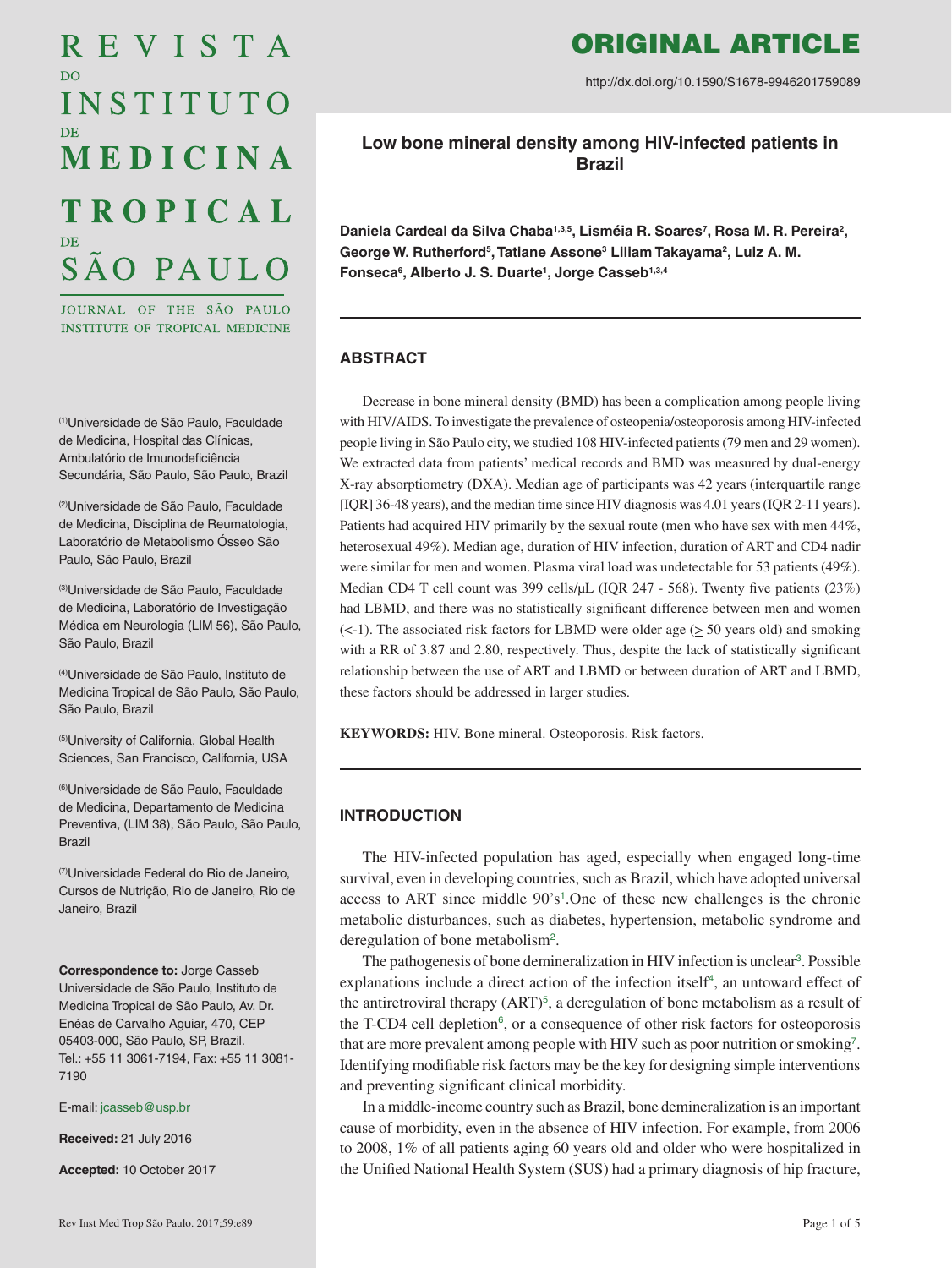<span id="page-1-6"></span><span id="page-1-5"></span><span id="page-1-4"></span><span id="page-1-3"></span><span id="page-1-2"></span>and they accounted for 2% of health care expenditures<sup>[8](#page-4-0)</sup>. The mean cost of hospitalization for a hip fracture is \$12,000 in the Brazilian private health care system<sup>[9](#page-4-0)</sup>. Thus, as the HIV-infected population ages as a result of successful ART<sup>[10](#page-4-0),[11](#page-4-0)</sup>, osteopenia and osteoporosis, both of them effects of HIV infection and aging, have the potential to become substantial public health burdens<sup>[12](#page-4-0)</sup>, and their prevention becomes an important public health goal. We studied the prevalence of low bone mineral density (LBMD), and risk factors in a population of 108 HIV-infected patients under follow-up at a referral center in São Paulo, Brazil.

# **MATERIAL AND METHODS**

#### **Subjects**

The study population was composed of HIV-1-infected patients attended at the outpatient clinic for secondary immunodeficiencies of *Hospital das Clínicas*, *University of São Paulo Medical School* (HC/FMUSP), *São Paulo*, SP, Brazil, a large teaching and research hospital. This open patient cohort was composed of 455 active HIV1-infected subjects under follow-up for up to 16 years. Description of the cohort and its characteristics have been published elsewhere<sup>[13](#page-4-0),[14](#page-4-0)</sup>. All patients were invited to participate, 108 accepted. The study protocol was approved by the *Hospital das Clínicas* Review Board and all patients gave written informed consent.

#### <span id="page-1-8"></span><span id="page-1-7"></span>Predictor variables

Our predictor variables included sex, age, time since HIV diagnosis, CD4 cells/µL, CD4 nadir, plasma viral load, current use of ART, body mass index [BMI], current smoking status and physical activity. These variables were extracted from clinical charts. For analyzes, we dichotomized the age into  $\leq 50$  years and  $> 50$  years, CD4 count into <350 cells/µL and >350 cells/µL, CD4 nadir into  $\langle$ 170 cells/ $\mu$ L and  $\geq$ 170 cells/ $\mu$ L, time since HIV diagnosis into  $\leq 4$  years and  $\geq 4$  years, plasma viral load into detectable or non-detectable and time on ART as  $\leq$ 5 years or >5 years. However, classes of ART drugs were not considered in detail on this report, therefore, no further information for their use is provided in the report.

#### Bone mineral density measurement and categorization

Our primary outcome variable was LBMD, which we measured using dual X-ray absorptiometry of the lumbar spine, femoral neck and total hip (Hologic, QDR 4500, Discovery model, Hologic Inc. Bedford, MA, USA).

All measurements of bone mineral density (BMD) were performed by the same experienced technician (LT). We classified post-menopausal women and men  $\geq$  50 years old as having osteoporosis or osteopenia based on World Health Organization criteria. Subjects with a BMD T-score between -1 and -2.5 were categorized as having osteopenia, and subjects with a BMD T-score less than or equal to -2.5 were categorized as having osteoporosis. For the purposes of this study, any participant with osteopenia or osteoporosis according to the WHO definition wasconsidered to have LBMD. This classification has been extensively used by other authors<sup>[5](#page-4-0),[15](#page-4-0)-[17](#page-4-0)</sup>.

#### <span id="page-1-10"></span><span id="page-1-9"></span>Statistical analysis

We calculated the prevalence of LBMD with 95% confidence intervals (CI), and evaluated the association of LBMD with its potential risk factors by calculating the relative risks.

#### **RESULTS**

We enrolled 108 patients of whom 78 (72%) were men and 30 (28%) were women. The median age was 43 years (interquartile range [IQR]: 43 - 48), and the median BMI was 24 kg/m<sup>2</sup> (IQR:  $22 - 27$ ). LBMD was detected in 15% (95% CI:  $6 - 22$ ) of patients younger than 50 years old and 54% (95% CI: 32 – 77) of those who were 50 years old and older. The median follow-up period from the date of HIV infection diagnosis was 4 years (95% CI: 2- 11); 74% of the patients were on ART for a median time of 5.12 years (IQR: 2.59 – 10.12). The median CD4 counts and median nadir for CD4 counts were 399 cells/ $\mu$ L (IQR: 275 – 566.5) and 176.5 cells/µL (IQR: 73 – 309), respectively. Participants enrolled in the study did not differ significantly from the remainder of patients followed in the Hospital das Clinicas cohort ([Table 1](#page-2-0)).

<span id="page-1-0"></span>The overall prevalence of LBMD was 23.15% (95% CI, 15.06 – 31.23%), of them 15 (60%) HIV-1-infected had osteopenia and 10 (40%) HIV-1-infected had osteoporosis. The risk of LBMD was higher in subjects >50 years of age (14.45% vs. 54.54%, RR 3.77, 95% CI, 1.97 – 7.02,  $p=0.001$ ), those with T CD4 counts <350 cells/ $\mu$ L (15.87%) vs. 33.33%, RR 2.1, 95% CI 1.03-4.24, p=0.03) and current smokers (39.28% vs. 17.94%, RR 2.18, 95% CI 1.12 – 4.23, p=0.02) ([Table 2](#page-3-0)).

### <span id="page-1-1"></span>**DISCUSSION**

We found that the overall prevalence of LBMD in our patients who had been on ART for a median of 5 years was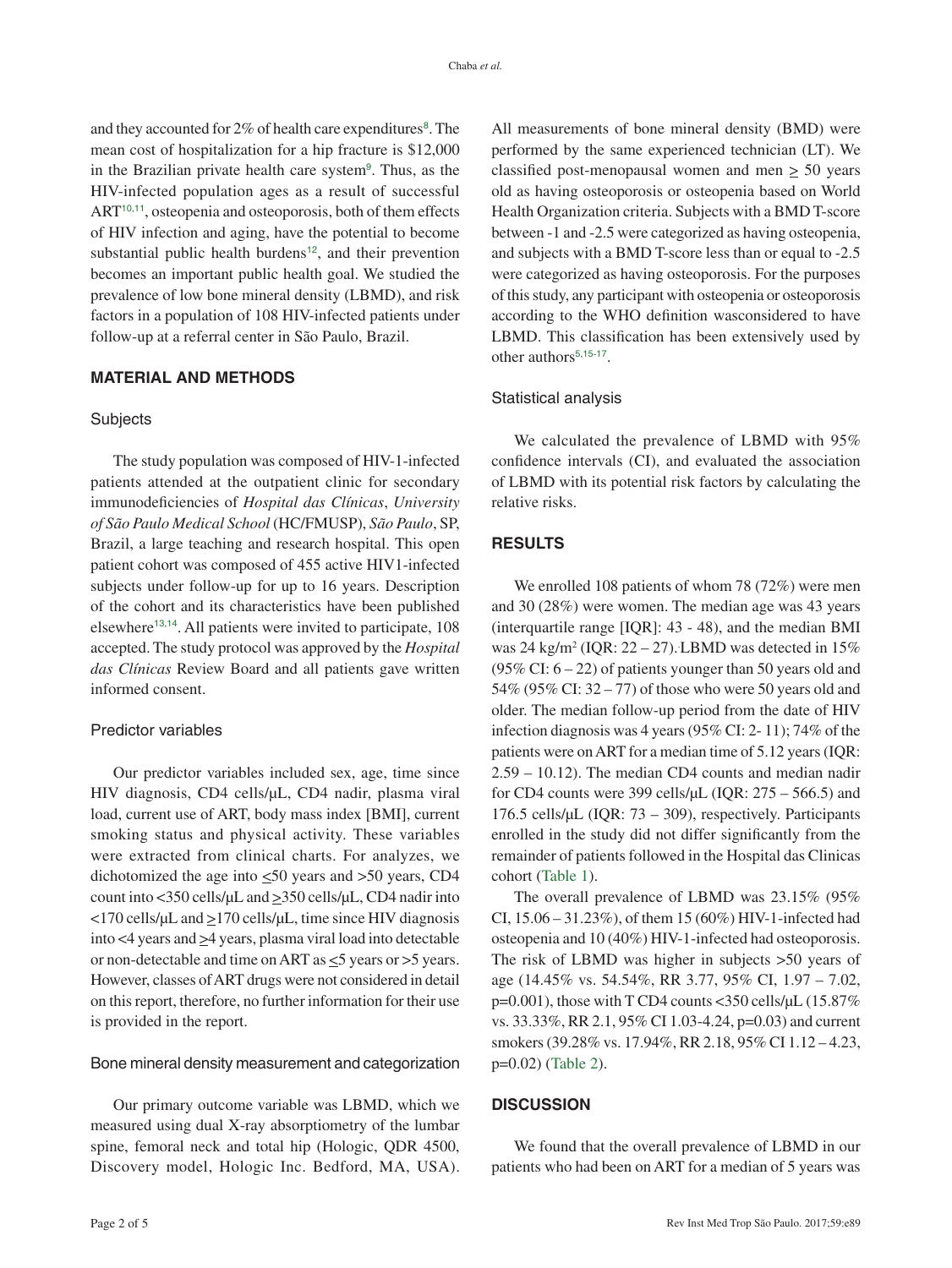<span id="page-2-0"></span>23.15%. Previous studies have estimated that the prevalence of osteopenia and osteoporosis in Brazilian patients with

**Table 1** - Demographic, clinical and behavioral characteristics [according to low BMD, among 108 HIV-infected patients](#page-1-0)  attending an outpatient HIV clinic, *São Paulo*, Brazil

| Variables                         | $N = 108$ patients |             |  |
|-----------------------------------|--------------------|-------------|--|
| <b>LBMD</b>                       | 25                 | 23.15%      |  |
| Gender                            |                    |             |  |
| Female                            | 30                 | (27.78%)    |  |
| Male                              | 78                 | 72.22%      |  |
| Age median (IQR)                  | 43,17              | 43.17-48.19 |  |
| >50 Years                         | 22                 | 20.37%      |  |
| $\leq 50$ years                   | 83                 | 76.86%      |  |
| <b>HIV transmission</b>           |                    |             |  |
| Homosexual                        | 50                 | 46%         |  |
| Heterosexual                      | 54                 | 50%         |  |
| <b>Others</b>                     | 4                  | 3.70%       |  |
| T CD4 cells Median (IQR)          | 399                | 275-566.5   |  |
| $\leq$ 350 cells /mm <sup>3</sup> | 45                 | 41.67%      |  |
| $\leq$ 350 cells /mm <sup>3</sup> | 45                 | 41.67%      |  |
| Nadir median (IQR)                | 176,5              | 73-309      |  |
| <170 cells /mm <sup>3</sup>       | 50                 | 46.30%      |  |
| $\geq$ 170 cells /mm <sup>3</sup> | 58                 | 53.70%      |  |
| Time since HIV diagnostic (IQR)   | 3,66               | 1.72-10.91  |  |
| >4 years                          | 49                 | 45.37%      |  |
| $\leq$ 4 years                    | 55                 | 50.93%      |  |
| <b>Viral load</b>                 |                    |             |  |
| Detectable                        | 52                 | 48.15%      |  |
| Undetectable                      | 53                 | 49.09%      |  |
| <b>Under ART</b>                  |                    |             |  |
| Yes                               | 80                 | 74.07%      |  |
| No                                | 28                 | 25.93%      |  |
| <b>Years under ART</b>            |                    |             |  |
| >5 years                          | 41                 | 51.25%      |  |
| $\leq$ 5 years                    | 36                 | 45%         |  |
| <b>Smoking</b>                    |                    |             |  |
| Yes                               | 28                 | 25.93%      |  |
| No                                | 78                 | 72.22%      |  |
| <b>Physical Activity</b>          |                    |             |  |
| No                                | 72                 | 66.67%      |  |
| Yes                               | 34                 | 31.48%      |  |
| BMI                               |                    |             |  |
| ≤25                               | 54                 | 50%         |  |
| >25                               | 35                 | 32.41%      |  |

HIV infection was  $54.5\%$  $54.5\%$ <sup>5</sup>. This discrepancy could be related to different methodologies used in these studies, thus leading to these discordant results.

<span id="page-2-2"></span><span id="page-2-1"></span>The CD4 cell count <350 cells/µL which was a risk factor for LBMD had not been previously reported and may indicate that the longer the duration of infection or the less successful the ART, the higher the likelihood of developing LBMD. Additionally, we did not find a statistically significant relationship between the use of ART and LBMD or between the duration of ART and LBMD, although both relationships have been already reported<sup>[18](#page-4-0),[19](#page-4-0)</sup>. As mentioned before, osteoporosis was associated with HIV infection duration, low current or low nadir CD4 cell count or high viral load, for example[20](#page-4-0). Cazanave *et al*. [21](#page-4-0) showed that low nadir CD4 lymphocyte count was independently associated with osteoporosis/osteopenia in women, demonstrating that these alterations were induced by early bone demineralization.

<span id="page-2-7"></span><span id="page-2-6"></span><span id="page-2-5"></span><span id="page-2-4"></span><span id="page-2-3"></span>In fact, HIV-infected infected subjects have lower BMI than HIV-negative control groups, as described previously<sup>[22](#page-4-0)</sup>. Several reports demonstrated that habit of smoking, and lifestyle, traditional known risk factors for osteoporosis, are also important in this population<sup>[23](#page-4-0),[24](#page-4-0)</sup>. Furthermore, reduced BMD was also significantly associated with low [25](#page-4-0)-hidroxy-calciferol in this cohort<sup>25</sup>. Thus, smoking reduction, physical activity<sup>[26](#page-4-0)</sup> and other life changes may have an impact on bone disease.

<span id="page-2-9"></span><span id="page-2-8"></span>Our study was limited by its small sample size, which may have led to a type II error. Larger and more regularly sampled cohorts may yield different results. Nonetheless, our findings are compelling and suggest that addressing modifiable risk factors for LBMD and fractures might constitute important interventions as Brazilian HIV-infected patients age, especially for those who are already older than 50 years old.

#### **ACKNOWLEDGMENTS**

The first author (DC) received support through the University of California San Francisco from U.S. National Institutes of Health (NIH) Fogarty International Center (FIC), D43TW005799 and National Institute of Mental Health (NIMH) International Traineeships in AIDS Prevention Studies (ITAPS), R25MH064712, and HIV Research Trust Scholarship (HIVRT), HIVRT11-074. The content is solely the responsibility of the authors and does not necessarily represent the official views of the NIH, NIMH, FIC, or HIVRT. We all thank the patients who participated in this study. We also thank Claudio Gonsalez, Marcelo Mendonça, Eduardo Lago Negro, Sandra Matta and Stephanie Sales for their clinical assistance.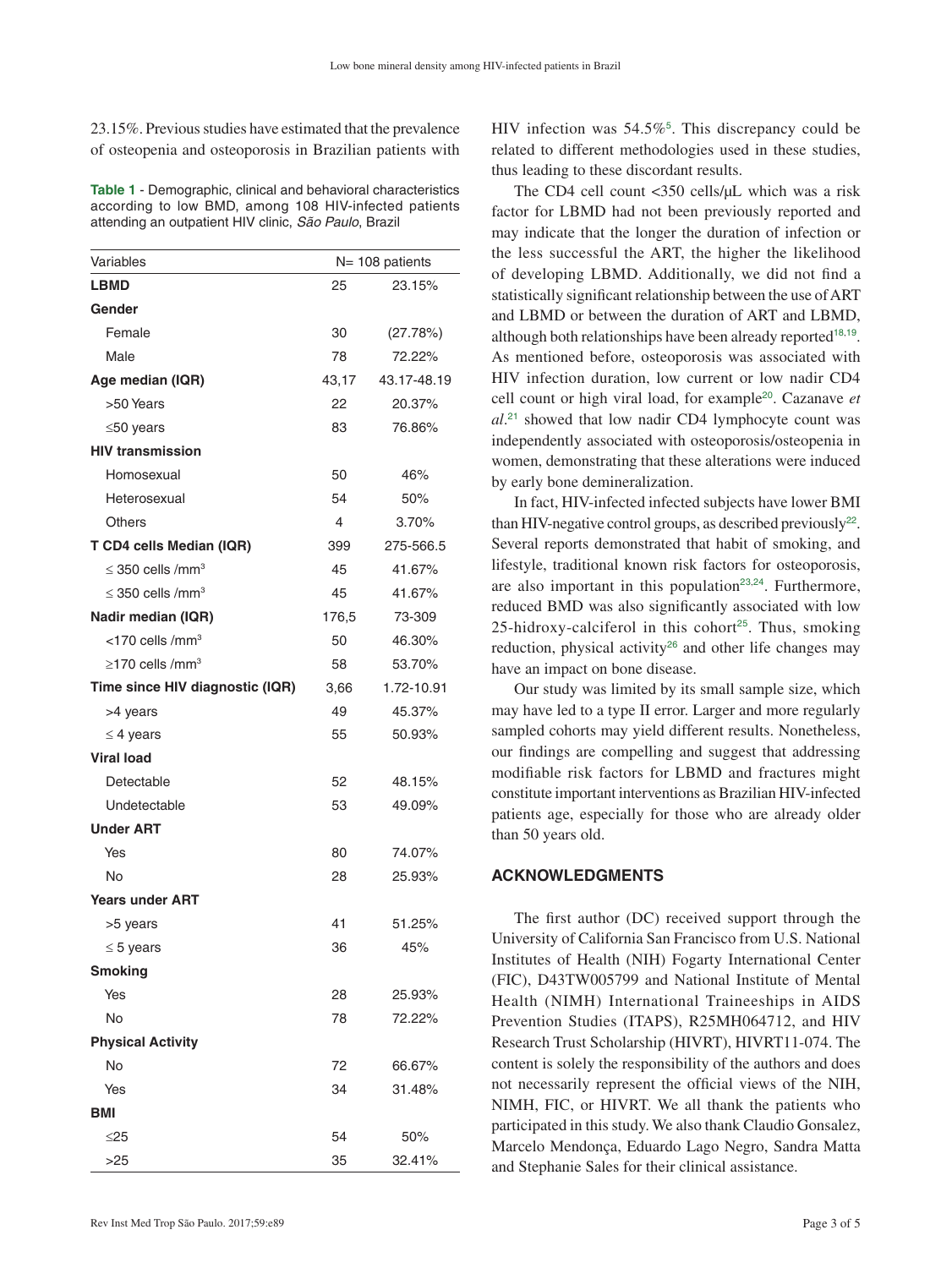| Characteristic                         | All       | <b>LBMD</b><br>present | <b>LBMD</b><br>not present | Probability of hav-<br>ing LBMS given<br>characteristic | RR                  | P Value |
|----------------------------------------|-----------|------------------------|----------------------------|---------------------------------------------------------|---------------------|---------|
| Gender                                 |           |                        |                            |                                                         |                     |         |
| Female                                 | 30(27.8)  | 7(28.0)                | 23 (27.6)                  | 0.230                                                   | $1(0.46-2.12)$      | 0.97    |
| Male                                   | 78 (72.2) | 18 (72.0)              | 60 (72.3)                  | 0.230                                                   |                     |         |
| Age                                    |           |                        |                            |                                                         |                     |         |
| >50 years old                          | 25(23.2)  | 12 (50.00)             | 10(12.4)                   | 0.545                                                   | 3.78 (1.97-7.02)    | 0.001   |
| $\leq$ 50 years old                    | 83 (76.9) | 12(50.0)               | 71 (87.7)                  | 0.144                                                   |                     |         |
| $CD4+T$ cells/ $\mu$                   |           |                        |                            |                                                         |                     |         |
| $\leq$ 350 CD4 <sup>+</sup> T cells/µ  | 45 (41.7) | 15(60.0)               | 30(36.1)                   | 0.333                                                   | 2.10 (1.03-4.24)    | 0.003   |
| $>350$ CD4 <sup>+</sup> T cells/ $\mu$ | 63 (58.3) | 10(40.0)               | 53 (63.9)                  | 0.158                                                   |                     |         |
| <b>Nadir CD4</b>                       |           |                        |                            |                                                         |                     |         |
| <170 CD4+ T cells/µ                    | 50 (46.3) | 9(36.0)                | 41 (49.4)                  | 0.18                                                    | $0.47(0.31 - 1.43)$ | 0.23    |
| $\geq$ 170CD4 <sup>+</sup> T cells/µ   | 58 (53.7) | 16 (64.0)              | 42 (50.6)                  | 0.38                                                    |                     |         |
| Time since HIV diagnosis               |           |                        |                            |                                                         |                     |         |
| >4 years                               | 49 (47.1) | 13 (54.2)              | 42 (52.5)                  | 0.54                                                    | 1.03 (0.46-1.92)    | 0.88    |
| $\leq$ 4 years                         | 55 (52.9) | 11 (45.8)              | 38 (47.5)                  | 0.52                                                    |                     |         |
| Plasma HIV RNA                         |           |                        |                            |                                                         |                     |         |
| Detectable                             | 52 (49.5) | 12 (50.0)              | 40 (49.4)                  | 0.50                                                    | $1.02(0.50-2.05)$   | 0.95    |
| Undetectabe                            | 53 (50.5) | 12 (50.0)              | 41 (50.6)                  | 0.49                                                    |                     |         |
| On ART                                 |           |                        |                            |                                                         |                     |         |
| Yes                                    | 80 (74.1) | 21 (84.0)              | 59 (71.1)                  | 0.84                                                    | 1.18 (0.69-4.89)    | 0.19    |
| No                                     | 28 (25.9) | 4(16.0)                | 24 (28.9)                  | 0.71                                                    |                     |         |
| <b>Years on ART</b>                    |           |                        |                            |                                                         |                     |         |
| >5                                     | 41 (52.6) | 11 (55.0)              | 30(51.7)                   | 0.55                                                    | $1.10(0.51 - 2.35)$ | 0.20    |
| $\leq 5$                               | 37(47.4)  | 9(45.0)                | 28 (48.2)                  | 0.51                                                    |                     |         |
| <b>Smoking</b>                         |           |                        |                            |                                                         |                     |         |
| Yes                                    | 28 (26.4) | 14 (56.0)              | 17 (21.0)                  | 0.56                                                    | 2.8 (1.12-4.23)     | 0.02    |
| No                                     | 78 (73.6) | 11 (44.0)              | 64 (79.0)                  | 0.20                                                    |                     |         |
| <b>Physical activity</b>               |           |                        |                            |                                                         |                     |         |
| Not physically active                  | 72 (67.9) | 11 (44.0)              | 23 (71.6)                  | 0.44                                                    | 1.66 (0.84-3.27)    | 0.14    |
| Physically active                      | 34(32.1)  | 14 (56.0)              | 58 (28.4)                  | 0.71                                                    |                     |         |
| BMI, kg/m <sup>2*</sup>                |           |                        |                            |                                                         |                     |         |
| $\leq$ 25                              | 54 (60.7) | 18 (75.0)              | 36 (55.4)                  | 0.75                                                    | 1.94 (0.85-4.41)    | 0.09    |
| >25                                    | 35 (39.3) | 6(25.0)                | 29 (44.6)                  | 0.55                                                    |                     |         |

<span id="page-3-0"></span>**Table 2 -** Risk factors for low BMD among HIV-infected patients attending an outpatient HIV clinic, *São Paulo*, Brazil

[LBMD, low bone mineral density; HIV, human immunodeficiency virus; RR, relative risk; CI, confidence interval; BMI, body mass](#page-1-1)  index; ART, antiretroviral therapy; \*19 missing values

# **REFERENCES**

- 1. [Malta M, da Silva CM, Magnanini MM, Wirtz AL, Perissé AR,](#page-0-0)  [Beyrer C, et al. Improvement of HAART in Brazil, 1998-](#page-0-0) [2008: a nationwide assessment of survival times after AIDS](#page-0-0)  [diagnosis among men who have sex with men. BMC Public](#page-0-0)  [Health. 2015;15:226.](#page-0-0)
- 2. [Langkilde A, Petersen J, Klausen HH, Henriksen JH, Eugen-](#page-0-1)[Olsen J, Andersen O. Inflammation in HIV-infected](#page-0-1)  [patients: impact of HIV, lifestyle, body composition, and](#page-0-1)  [demography - a cross sectional cohort study. PloS One.](#page-0-1)  [2012;7:e51698.](#page-0-1)
- 3. [Cotter AG, Sabin CA, Simelane S, Macken A, Kavanagh E,](#page-0-2)  [Brady JJ, et al. Relative contribution of HIV infection,](#page-0-2)